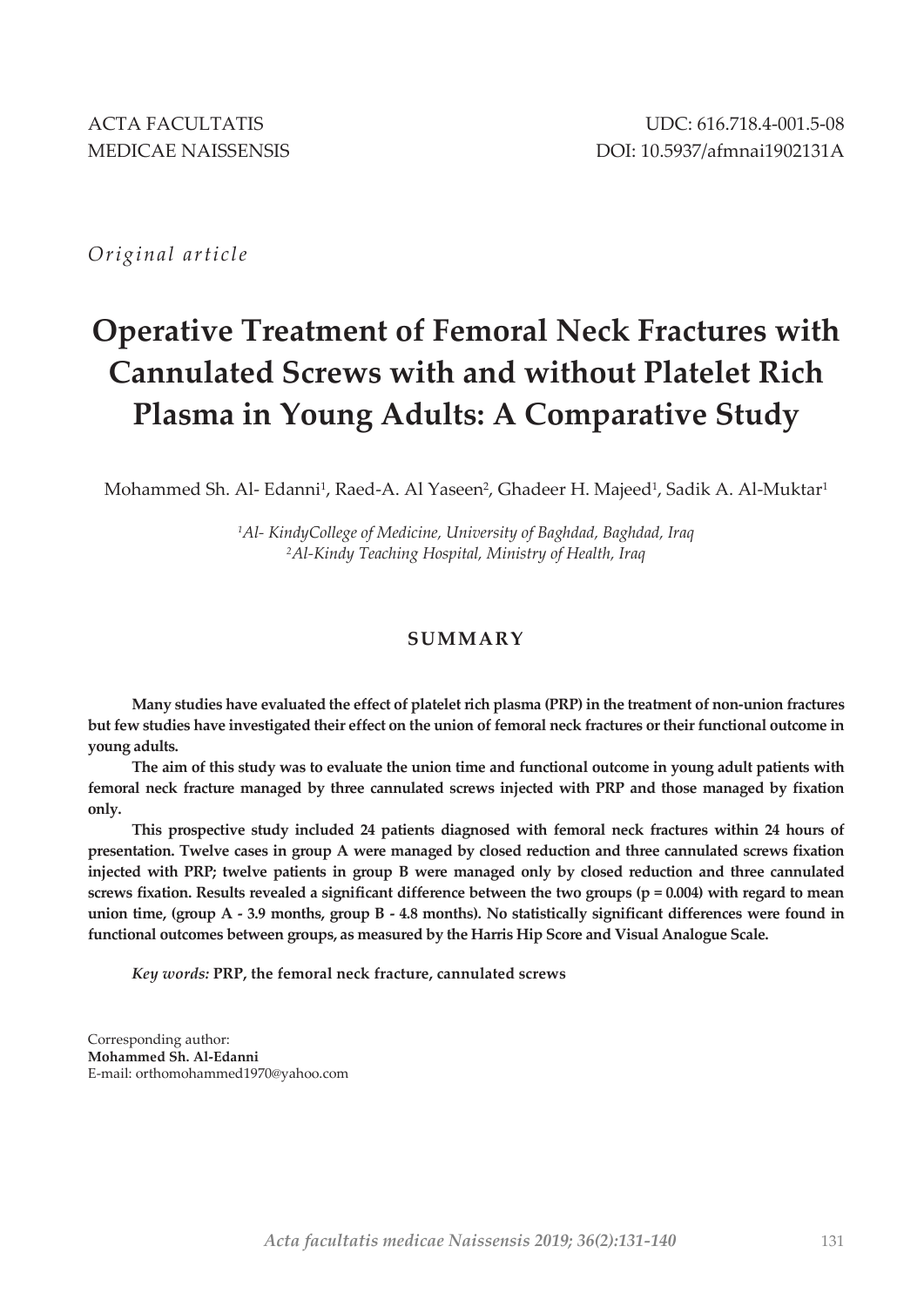# **INTRODUCTION**

Hip fractures account for about 20 % of all surgical traumatic operations presented to orthopedic trauma unit; half of them involve the neck femur. Worldwide, the prevalence is expected to increase from 1.66 million in 1990 to 6.26 million in 2050, due to the increases in life expectancy. The femoral neck fracture occur mainly in females with a female to male ratio of 2:1 (1).

About 15 % of intracapsular fracture of femoral neck are displaced (2, 3), with the remainders being undisplaced and occurring predominantly in an elderly female patients. The management includes different options ranging from reduction and screws fixation, bipolar or unipolar hemiarthroplasty, to total hip arthroplasty (4, 5). However, about 35 % of operated displaced fractures require revision surgery as a consequence of screw fixation failure (6), and any aide that can enhance fracture healing and reduce the rate of failure of fixation may have the potential impact on treatment outcomes.

Platelet-rich plasma (PRP) is an autologous blood product with supra-physiological high platelets percentage used since the early nineties in orthopedic surgery and aiming to increase and promote bone healing (7, 8). These products can be prepared by filtering or centrifugation of whole blood after mixing with an anticoagulant (9). This therapy has been used to accelerate healing, based on the leading role of platelets in the initiating the hemostatic process and wound healing phases, mainly by releasing growth factors and interleukins including IL-2, IL-8, tumor necrosis factor  $\alpha$ , platelet-derived growth factor (PDGF), transforming growth factor β (TGF-β), and bone morphogenetic proteins (10).

Healing of the bone fracture is a complicated physiological process started after injury. It implicated the harmony between immune and hematopoietics cells within the bone marrow in coupling with vascular and skeletal cell precursors, including mesenchymal stem cells induction from the circulation and the surrounding tissues (11). Platelets perform a leading role in the initiating the hemostatic process and wound healing phases, releasing growth factors and intertokines including IL-2, IL-8, tumor necrosis factor a, platelet-derived growth factor (PDGF), transforming growth factor b (TGF-b), and bone morphogenetic proteins.

The role of PRP in fracture neck femur is still scarce and controversial. To our knowledge, only Xavier L Griffin et al (3) showed no effect of PRP on fracture neck femur union in elderly, while Samy AM et al. (2) and Weihua Ren et al (1) showed that both the median clinical and radiographic healing time were lower in the

group who added PRP to screw fixation. Good-quality evidence for platelet-rich therapy is still sparse clinically and the National Institute of Health and Clinical Excellence (NICE) in the United Kingdom has advised the application of PRP to fracture site to enhance healing (12). One exciting area of research referred to increased healing in osteoporotic fractures (13). Fractures neck femur is the best example. Failure of internal fixation to treat these hip fractures is common, reaching to onethird of displaced fracture requiring revision surgery. Therefore, any adjunctive therapy that can increase fracture healing and decrease the rate of fixation failure is important for patient care and prognosis. The use PRP is one of these method therapies (11, 14, 15).

#### **AIMS**

The aim of the study was to show the possibility of any beneficial outcome of using PRP as an adjunct in young adult femoral necks fractures treated by cannulated screws, involving union time and functional outcome.

## **PATIENTS AND METHODS**

Patients admitted to the Orthopedic and Trauma Department of Alkindy teaching hospital Baghdad, Iraq, from October 2016 to October 2017, were enrolled in the present study. They met the following inclusion criteria:

1. Patients were aged from 20 to 45 years.

2. They were operated within 24 hours from sustaining an injury.

3. Having isolated injury.

In addition, patients with Garden IV, chronic disorders, pathological or opened fractures were excluded. Finally, eligible patients were allocated sequentially into one of two groups: the first group (group A) was managed by operative fixation with closed reduction and internal fixation by 3 cannulated screws with PRP, whereas the second group (group B) was managed by operative fixation with closed reduction and internal fixation by 3 cannulated screws without PRP.

Informed consent was obtained from all patients.

Proper detailed medical history and clinical examination were performed in all patients including antero-posterior (AP) pelvic radiographs with a full length of the ipsilateral femur as well as inclusion of the uninjured hip. Lateral radiographs of the hip joint were taken to define the displacement of the femoral neck fracture. When the diagnosis was suspicious, the patients under-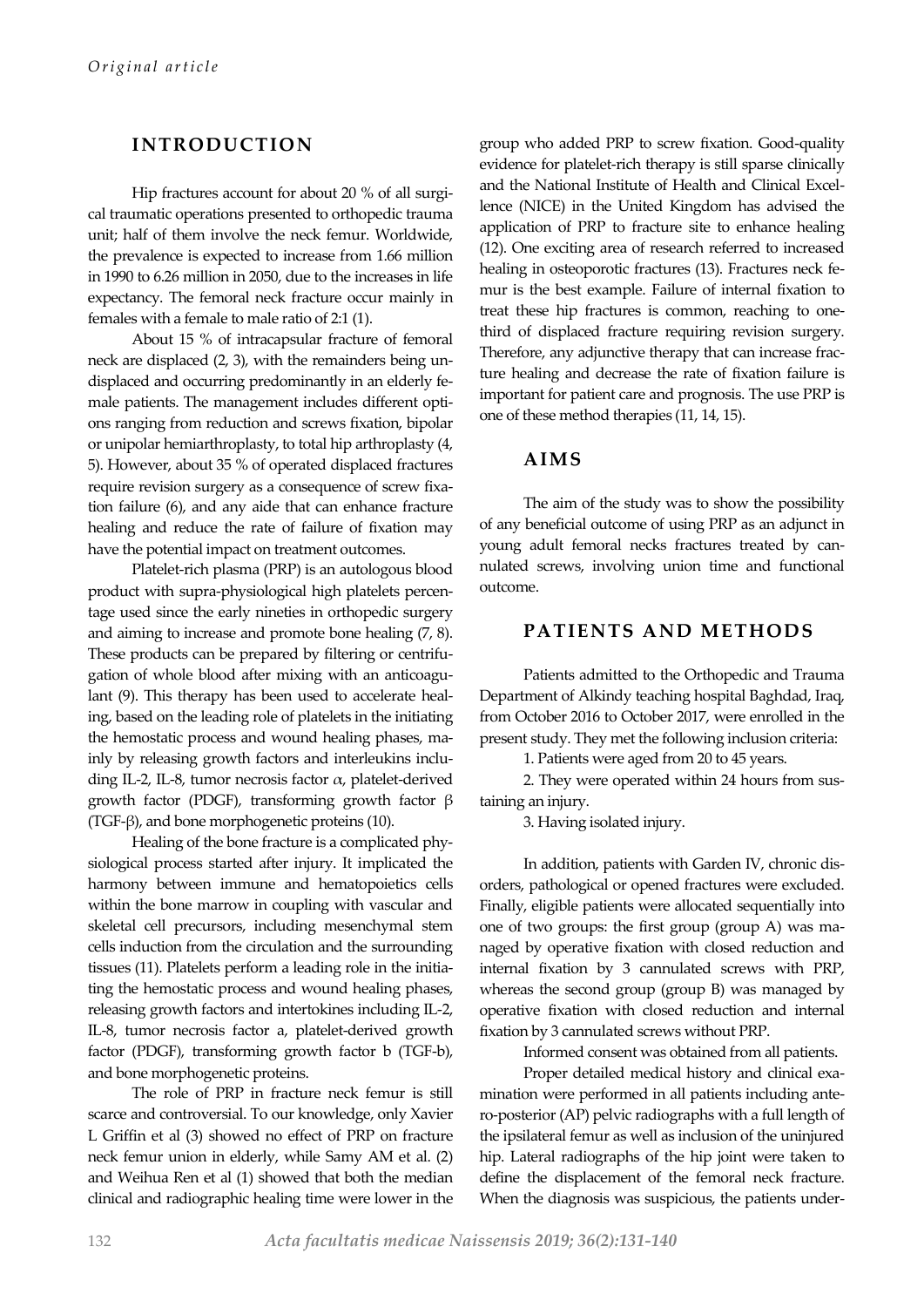went magnetic resonance imaging or computed tomography.

Operative treatment included preanesthetic check-up with routine investigations and prophylactic antibiotic (Vancomycin 1 g in 200 cc of normal saline) given 1 hour before induction. The patients were positioned in the supine position on a fracture table with good padding of both lower limbs. The fracture was evaluated by fluoroscopy before draping to ensure good AP and lateral views of the femoral neck before reduction. Reduction was done under fluoroscopy by traction with the hip held at 45 degrees of flexion and slight abduction; it was slowly brought in extension and internal rotation, and the involved limb was prepared and draped.

Initially, PRP was prepared by drawing 15 cc of blood from the patient's cephalic or median cubital vein using a 20 cc syringe with anticoagulant tube under aseptic conditions. The blood was then put into a special PRP tube and centrifuged for 10 minutes with a soft spin, and then for another 10 minutes with a hard spin in order to prepare the PRP concentration for injection into the

screws once they were inserted and reached the fracture site.

A skin incision was made, and the tensor fascia lata and vastus lateralis were incised and retracted anteriorly. A guide pin for cannulated screws was placed. Guide pins were checked by fluoroscopy using both AP and lateral views to ensure that the pins were 25 mm from the subchondral bone. The Garden index (16) was used to confirm the reduction in both AP and lateral views on fluoroscopy; an accepted reduction was required to be within 155 to 180 degrees in both the AP and lateral views.

The appropriate size screw for the inferior guide pin was inserted. Once the threads reached the fracture site, the guide pin was removed, and 1 cc of PRP was injected using a 22 gauge spinal needle. The guide pin was reinserted, and the screw was fully seated so the threads crossed the fracture site. A similar technique was used to insert the other two screws. The final position of screws was confirmed by fluoroscopy (Figure 1).



*Figure 1.* **Insertion of cannulated screws**

Irrigation was performed with 1l of normal saline and 160 mg of gentamycin. A drain was not inserted. Closure of the fascia lata and the subcutaneous tissue was accomplished using absorbable 1 vicryl sutures. The skin was closed with interrupted 1 nonabsorbable nylon sutures. Finally, a dressing of sterile packs and adhesive plaster was applied. Patients were encouraged to leave their beds postoperatively as soon as possible; ambulation was started the day after surgery, and patients were allowed to walk without aids and without weight bearing during the first six weeks. Patients were asked to come to hospital 10-14 days postoperatively for the removal of stiches and were followed up at 4, 6 weeks, and every 2 m months hereafter for the follow-up of the fracture union rate, having checked the wound and radiographs. Exercises started 3 to 5 days postoperatively with hip abduction and adduction, hip and knee flexion, internal and external rotation of the quadriceps, and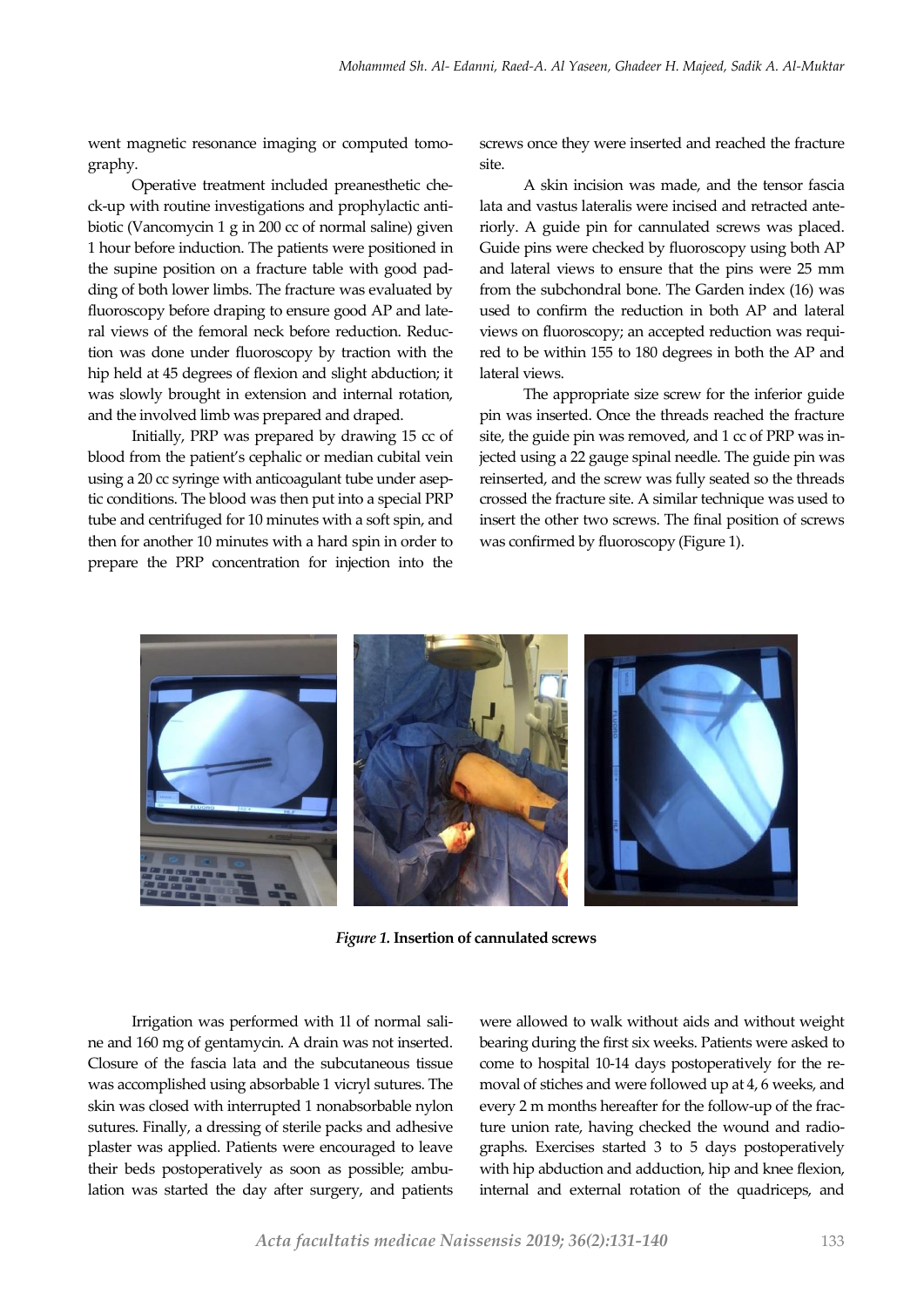straight leg raise. After union was achieved, patients were instructed to gradually increase loading on the limb.

For all patients, postoperative management includes receiving of low molecular weight heparin (clexan 2000 IU) as a prophylaxis for deep venous thrombosis, antibiotics and analgesic. Thereafter, patients were followed up for 2, 4, and 6 weeks, 3 and 6 months postoperatively and the following parameters were assessed:

1. The time necessary for functional recovery: pain-free movements as measured with a visual analogue scale (VAS) (17).

2. The time necessary for fracture healing (radiographic union), as advised by radiologist.

3. A range of motion of the hip joint using the Harris Hip Score (HHS) (18).

4. Specific complication (nonunion, avascular necrosis (AVN), infection and hardware failure).

## **Statistical analysis**

A Student's t-test was done, using SPSS to determine statistical differences. P-value  $\leq 0.005$  denoted a highly significant difference.

#### **RESULTS**

During the period starting from October 2016 to October 2017, 68 patients with a femoral neck fracture were admitted to the Orthopedic Department of Al-kindy Teaching Hospital in Baghdad City, Iraq. Only 24 patients were eligible and enrolled in the study, being divided into two groups: the first group (group A) consisted of 12 patients (10 men and 2 women) managed by operative fixation with closed reduction and internal fixation by three cannulated screws with PRP, whereas the second group (group B) was composed of 12 patients (9 men and 3 women) managed by operative fixation with closed reduction and internal fixation by three cannulated screws without PRP.

The mean age of the patients in group A was 32.25 years (10 men and 2 women). In group B, the mean age of the patients was 33.25 years (9 men, and 3 women). There were significant differences between the proportion of men and women in the two groups (Table 1).

The mechanism of injury in all patients was road traffic accidents in 9 patients, 16 patients were drivers, 7 patients were passengers, and 1 patient was a pedestrian. In 15 patients, the affected femoral neck fracture was on the right side, and in 9 patients the affected femoral neck fracture was on the left side (Table 1).

In this study, the Garden classification system was applied. Nine patients were classified as Garden type I, 10 as Garden type II, and 5 as Garden type III (Table 1).

All patients in both groups were operated by the direct lateral approach with closed reduction and three cannulated screws, using an inverted triangle pattern. The patients in group A were injected with 3 cc of PRP at the fracture site.

At the end of the follow-up period, two patients in group B had non-union and AVN of the femoral head. In both cases, Garden type III was determined, and the patients were scheduled for total hip replacement later.

The HHS was developed to assess the results of hip surgery and was intended to evaluate various hip disabilities and methods of treatment in an adult population. The mean union time was 3.9 months in group A and 4.8 months in group B. There was a slight clinical difference between both groups (88.75 for group A, and 82.5 for group B).

The VAS is a criterion of pain intensity. There was no clinical difference between both groups (2.1 and 2.3 for groups A and B, respectively).

The VAS an HHS were evaluated at the time of surgery and at 6 months postoperatively. The statistical difference between the groups was evaluated at the end of the follow-up. There was a slight difference in functional HHS -  $88.75$  in group A, and  $82.5$  in group B, P = 0.03, and the union time was highly significantly different between group A and group B - 3.9 months vs. 4.8 months.  $(P = 0.004)$  (Table 2).

The complications in group A included wound infection in two patients, urinary tract infection in one patient, blood transfusion in one patient, deep vein thrombosis in one patient and pneumonia in one patient.

The complications in group B included wound infection in three patients, urinary tract infection in four patients, blood transfusion in one patient, deep vein thrombosis in two patients, hardware failure in one patient and pneumonia in two patients.

The three cases of deep venous thrombosis were diagnosed by Doppler study and treated by our cardiovascular surgeon. The 3 cases of pneumonia were diagnosed and treated by a respiratory medicine specialist (Table 3).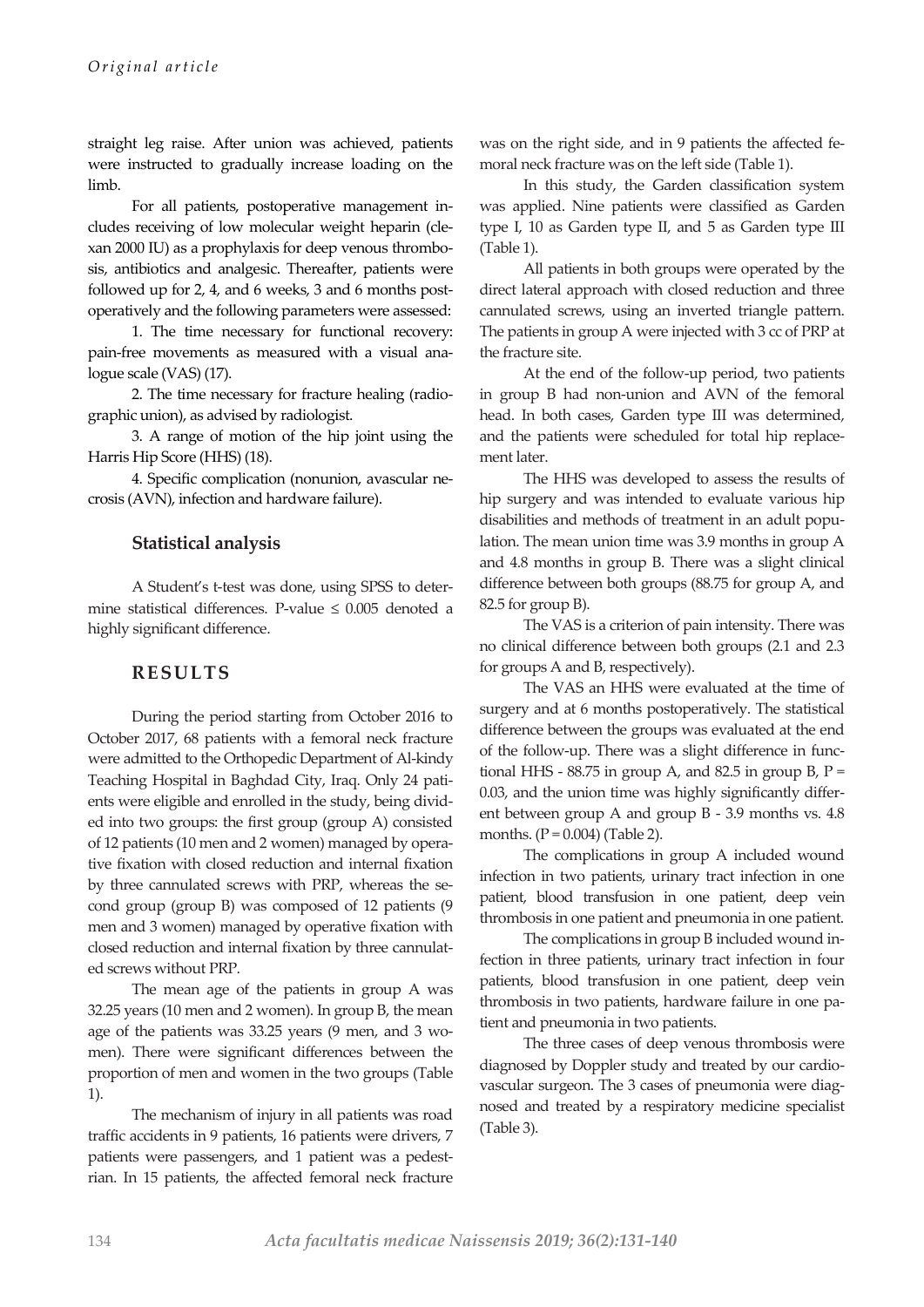| Data                  |             | Group A      | Group B      |
|-----------------------|-------------|--------------|--------------|
|                       |             | $n = 12$ (%) | $n = 12$ (%) |
| Mean age range(years) |             | 32.25        | 33.25        |
| Sex                   | Male        | 10(83.3)     | 9(75)        |
|                       | Female      | 2(16.6)      | 3(25)        |
| Injured side          | LT          | 8(66.6)      | 7(5t8.3)     |
|                       | RT          | 4(33.3)      | 5(41.6)      |
| Mechanism of injury   | <b>RTA</b>  | 12           | 12           |
|                       | Driver      | 9(75)        | 7(58.3)      |
|                       | Passenger   | 2(16.6)      | 5(41.6)      |
|                       | Pedestrians | 1(8.3)       | 0(0)         |
| Smoking status        |             | 7(58.3)      | 8(66.6)      |
| Garden classification | Type I      | 4(33.3)      | 5(41.6)      |
|                       | Type II     | 5(41.6)      | 5(41.6)      |
|                       | Type III    | 3(25)        | 2(16.6)      |

| Table 1. Patient distribution according to age, sex, injured side, mechanism of injury, |
|-----------------------------------------------------------------------------------------|
| smoking status and Garden classification                                                |

*Table 2.* **Functional outcome for both groups after six months**

|                        | Group A  | Group B  | P value |  |
|------------------------|----------|----------|---------|--|
|                        | $n = 12$ | $n = 12$ |         |  |
| Radiographic non-union | 0        | 2        |         |  |
| Time of union (months) | 3.9      | 4.89     | 0.004   |  |
| $HHS^*$                | 88.75    | 82.5     | 0.03    |  |
| VAS**                  | 2.1      | 2.3      | 0.11    |  |

\*HHS= Harris Hip Score

\*\*VAS= visual analogue score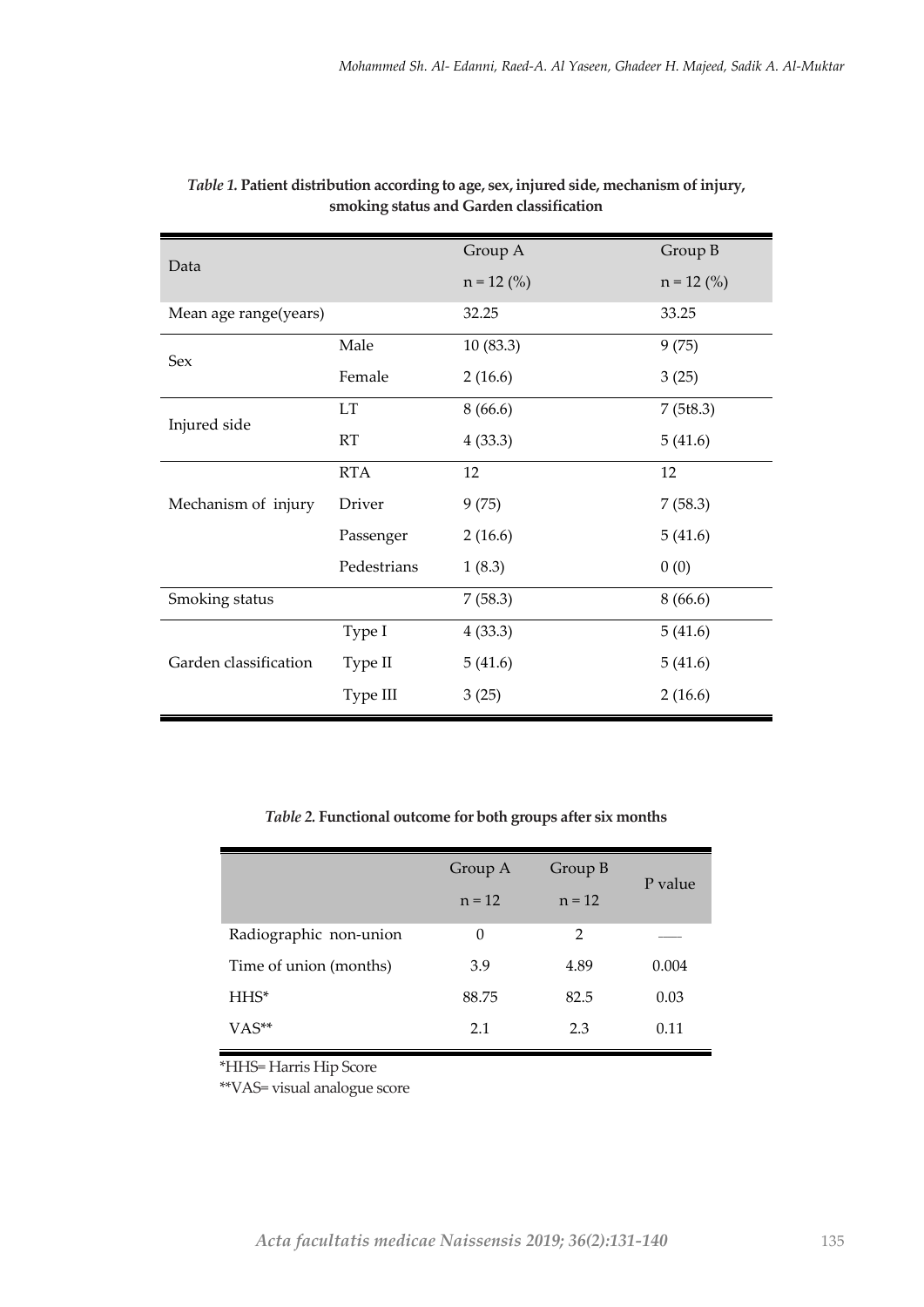|                               | Group A        | Group B       | P value |  |
|-------------------------------|----------------|---------------|---------|--|
|                               | $n = 12$       | $n = 12$      |         |  |
| Wound infection               | $\mathfrak{D}$ | 3             |         |  |
| Urinary tract infection       | 1              | 4             |         |  |
| Blood transfusion             | 1              | 1             |         |  |
| Deep vein thrombosis          | 1              | $\mathcal{P}$ |         |  |
| Hardware failure and nonunion | 0              | $\mathcal{P}$ |         |  |
| Pneumonia                     | 1              | $\mathcal{P}$ |         |  |
| Total                         | 6              | 14            | 0.056   |  |

*Table 3.* **Complications in both groups**

## **DISCUSSION**

Hip fractures are common and comprise 20 % of the operative workload of an orthopedic trauma unit. Intracapsular femoral neck fractures account for 50 % of all hip fractures (1). The estimated annual cost of treating these fractures is enormous, being a significant burden to any health care system. There is very little debate about the management of the undisplaced intracapsular hip fracture, which is almost invariably treated with fixation. However, only 15 % of these fractures are undisplaced (2, 3). There is still a surprising degree of variation in treatment; options include reduction and fixation, unipolar arthroplasty, bipolar hemiarthroplasty, and total hip arthroplasty (4, 5). However, a number of randomized trials have been published, which have provided better evidence on which to base treatment choices (19-22).

Platelet-rich plasma therapies have been used in the orthopedic surgery since early nineties (7), aiming to increase and promote both the soft tissue and bone healing (8).

We used platelet-rich plasma therapies in this study concomitant with screws fixation of femoral neck fracture to evaluate its effect on union time of the fractures and functional outcome.

The functional outcomes for all patients were measured six months after surgery. The mean time for fracture healing (radiologic union) was shorter in group A (mean = 3.9 months) than in group B (mean =  $4.8$ ) months). Thus, our results are in agreement with those

of Weihua Ren et al. (1) who found a meantime for fracture healing of 3.37 months in surgically treated patients who received PRP and 4.56 months in patients without PRP. In addition, our study demonstrated the results similar to that of a study of the Orthopedic Department of Tanta University. In that study, Samy et al. (2) reported that the mean time to radiographic union was 3.55 months for the surgically treated patients receiving PRP and 4.23 months in operative patients without PRP. They also reported a marked decrease in the non-union rate for the operative group with PRP (6.7 %) as compared with those without PRP (16.6 %). Another study by Griffin et al. (3) found no evidence of a difference in the risk of revision surgery within one year between participants treated with platelet-rich therapy and those not treated, and there was no disparity in the development of non-union between both groups.

In our study, the following complications in group A were wound: infection (2 cases, 16.6 %), urinary tract infection (1 case - 8.3 %), blood transfusion (1 case - 8.3 %), deep venous thrombosis (1 case - 8.33 %) and pneumonia (1 case - 8.3 %). The complications in group B were wound infection (3 cases - 25 %), urinary tract infection (4 cases- -33.33 %), blood transfusion (1 case - 8.3 %), deep vein thrombosis (2 cases - 16.6 %), pneumonia (2 cases - 16.6 %) and hardware failure (1 case - 8.3 %).

In our study, the complications were about the same as reported by Weihua Ren et al. (1), who reported three non-unions in the operative group with PRP compared with one non-union in the operative group with-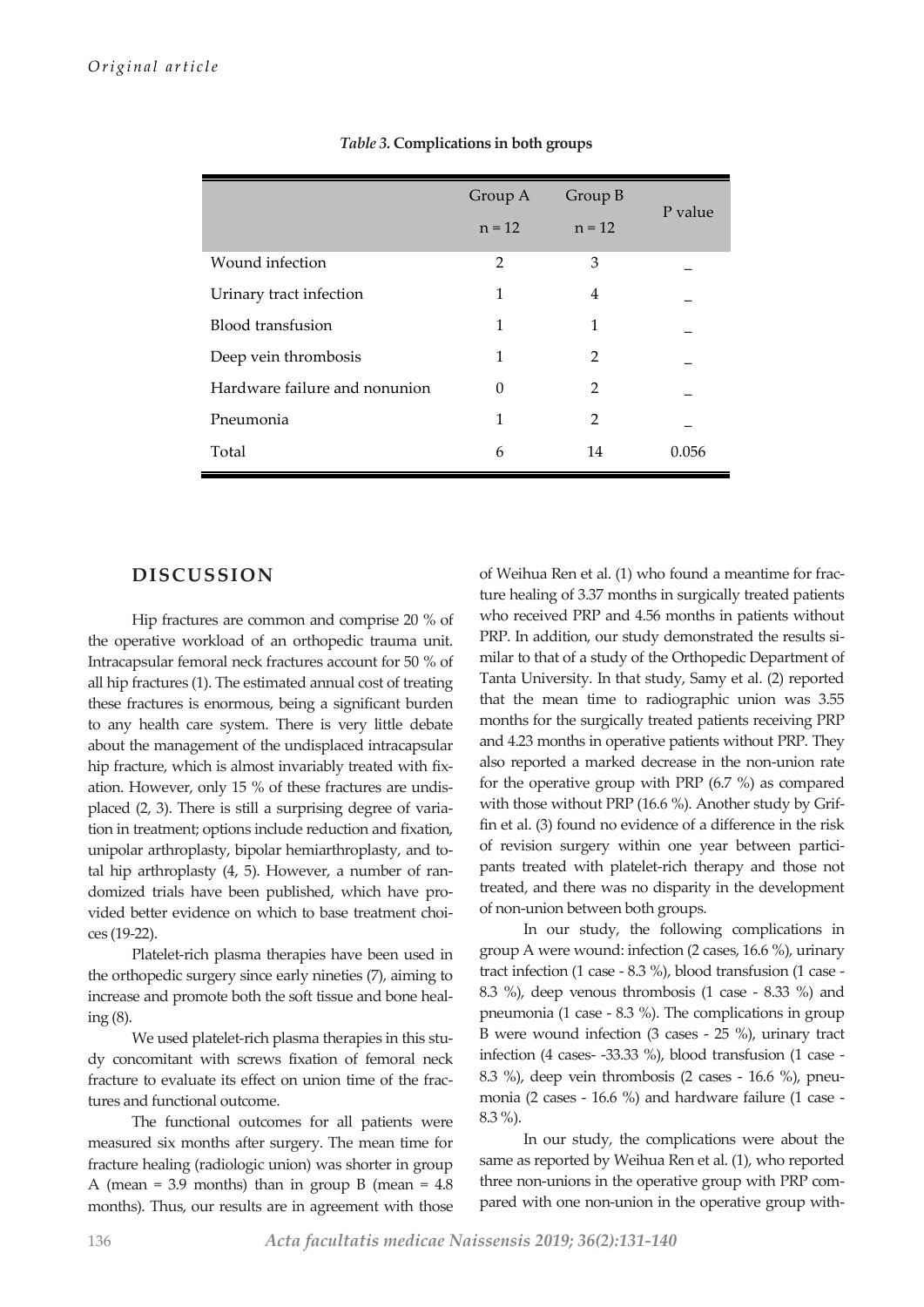out PRP. Most complications in the operative group with PRP were pneumonia (6 patients), urinary tract infection (4 patients), and deep vein thrombosis (2 patients).

With regard to functional outcomes in our study, there was a slight difference in both HHS and VAS between both groups. In group (A), the mean HHS was 88.75 and the VAS was 2.1, whereas in group B the mean HHS was 82.5 and the VAS was 2.3, and this parallels the study of Weihua Ren et al. (1) in which the values of HHS and VAS were 90.1 and 1.8, respectively in the operative group with PRP, while in the operative group without PRP, the values of HHS and VAS were 89.8 and 1.9, respectively. Samy AM et al. (2) showed a similar result, while Griffin XL et al. (3) showed no effect of PRP on the femoral neck fracture in elderly regarding union and functional outcome.

## **CONCLUSION**

Closed reduction and fixation of femoral neck fracture with PRP result in a significant decrease in union time. However, there was no difference among the groups in functional outcome as measured by the HHS and VAS.

#### **Recommendations**

We recommend further studies to evaluate the effect of PRP on bone healing, using a large sample and with one type of fracture at a time to rule out the effect of different fracture types on the whole sample.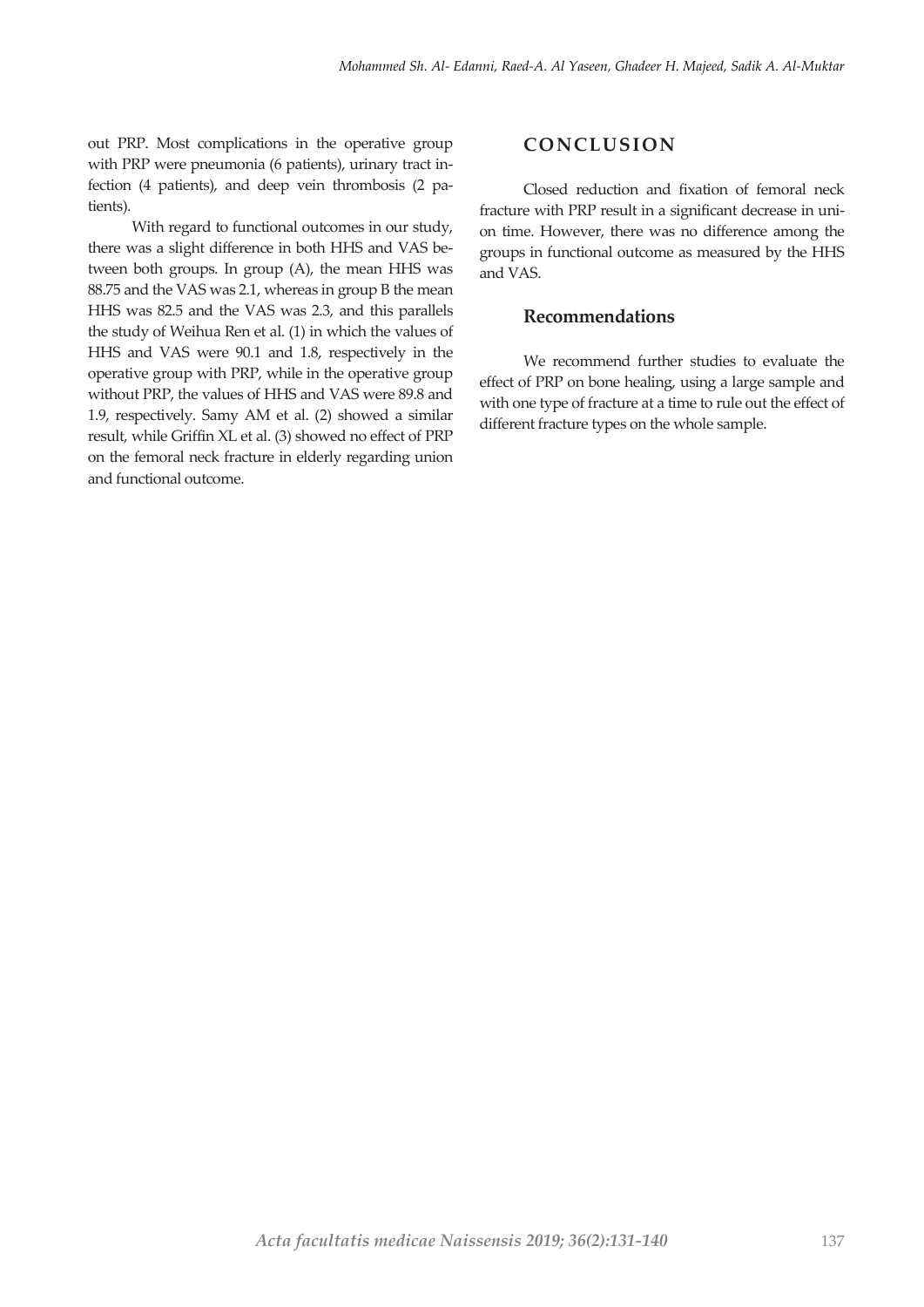# *References*

- 1. Weihua Ren, Fengchun Wang, Lei Sun, et al. Role of autologous platelet-rich plasma in the treatment of femoral neck fractures, JCEM 2016 ISSN: 1940- 5901/IJCEM0023518
- 2. Samy AM. The role of platelet-rich plasma in the management of fracture neck femur: new insights. In tOrthop 2016; 40: 1019-24. <https://doi.org/10.1007/s00264-015-2844-1>
- 3. Griffin XL, Achten J, and Parsons N, et al. Plateletrich therapy in the treatment of patients with hip fractures: a single Centre, parallel group, participantblinded, randomized controlled trial. BMJ Open 2013;3:e002583.doi:10.1136/bmjopen-2013- 002583 <https://doi.org/10.1136/bmjopen-2013-002583>
- 4. Singer BR, McLauchlan GJ, Robinson CM, et al. Epidemiology of fractures in 15,000 adults: The influence of age and gender. J Bone Joint Surg Br 1998; 80 (2):243-8. <https://doi.org/10.1302/0301-620X.80B2.7762>
- 5. Dennison E, Mohamed MA, Cooper C. Epidemiology of osteoporosis. Rheum Dis Clin North Am 2006; 32 (4):617-29. <https://doi.org/10.1016/j.rdc.2006.08.003>
- 6. Lu-Yao GL, Keller RB, Littenberg B, et al. Outcomes after displaced fractures of the femoral neck. A meta-analysis of one hundred and six published reports. J Bone Joint Surg Am 1994; 76:15-25. <https://doi.org/10.2106/00004623-199401000-00003>
- 7. Hall M, Band P, Meislin R. Platelet-rich plasma: current concepts and application in sports medicine. J Am Acad Orthop Surg 2009;Oct;17(10):602-8 <https://www.ncbi.nlm.nih.gov/pubmed/19794217>
- 8. Alsousou J, Thompson M, Hulley P, et al. The biology of platelet-rich plasma and its application in trauma and orthopedic surgery: a review of the literature. J Bone Joint Surg Br 2009; 91:987-96. <https://doi.org/10.1302/0301-620X.91B8.22546>
- 9. Intini G. The use of platelet-rich plasma in bone reconstruction therapy. Biomaterials 2009; 30:4956-66. <https://doi.org/10.1016/j.biomaterials.2009.05.055>
- 10. Redler LH, Thompson SA, Hsu SH, et al. Plateletrich plasma therapy: a systematic literature review and evidence for clinical use. Phys Sports Med 2011; 39:42-51. <https://doi.org/10.3810/psm.2011.02.1861>

11. Parker MJ, Khan RJK, Crawford J, et al. Hemiarthroplasty versus internal fixation for displaced intracapsular hip fractures in the elderly. A randomized trial of 455 patients. J Bone Joint Surg Br 2002; 84:1150-5.

<https://www.ncbi.nlm.nih.gov/pubmed/12463661>

- 12. Interventional procedure overview of autologous blood injection for tendinopathy. NICE interventionnal procedures guidance 2008.
- 13. Nauth A, Miclau T, Bhandari M, et al. Use of osteobiologics in the management of osteoporotic fractures. J Orthop Trauma 2011; 25 (Suppl 2):S51-5. <https://doi.org/10.1097/BOT.0b013e31821b8c52>
- 14. Lu-Yao GL, Keller RB, Littenberg B, et al. Outcomes after displaced fractures of the femoral neck. A meta-analysis of one hundred and six published reports. J Bone Joint Surg Am 1994; 76:15-25. <https://doi.org/10.2106/00004623-199401000-00003>
- 15. Parker MJ, Raghavan R, Gurusamy K. Incidence of fracture-healing complications after femoral neck fractures. ClinOrthopRelat Res 2007; 458:175-9. <https://doi.org/10.1097/BLO.0b013e3180325a42>
- 16. Charles M. Court-Brown, MD, FRCS Ed (Orth)James D. Heckman MD Margaret M. McQueen, MD, FRCS Ed (Orth) William M. Ricci, MD Paul Tornetta III, MD, femoral neck fractures, John F. Keating, Rockwood and Green's Fractures in Adult 8<sup>th</sup> edition, Philadelphia, Wolters Kluwer Health 2015, 2043.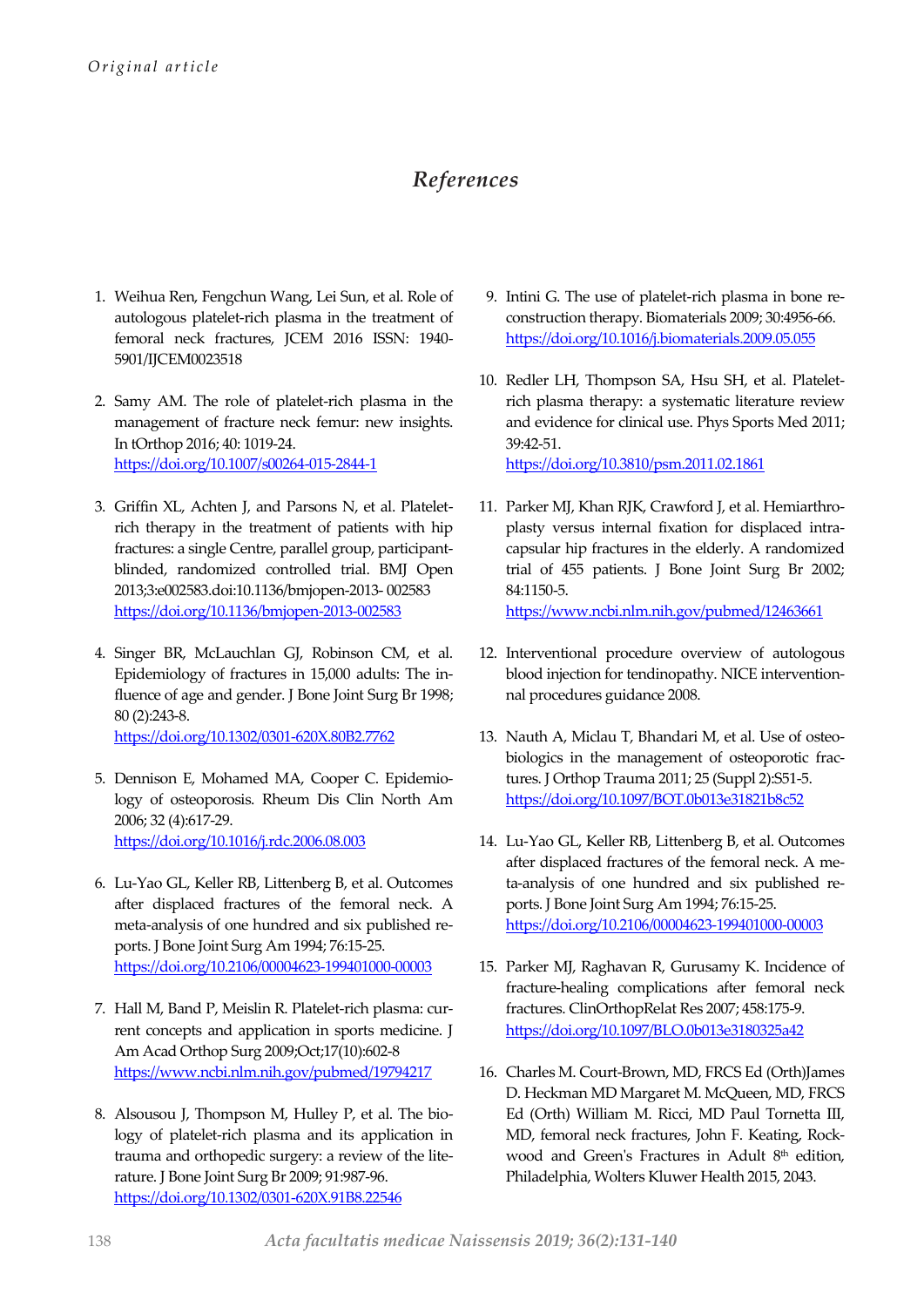- 17. Freyd, M.: The graphic rating scale. J. Educ. Psychol 14 83-102 (1923) <https://doi.org/10.1037/h0074329>
- 18. Harris WH. Traumatic arthritis of the hip after dislocation and acetabular fractures: treatment by mold arthroplasty. An end-result study using a new method of result evaluation. J Bone Joint Surg Am 1969 Jun; 51(4):737-55 <https://doi.org/10.2106/00004623-196951040-00012>
- 19. Bhandari M, Devereaux PJ, Tornetta P III, et al. Operative management of displaced femoral neck fractures in elderly patients. An international survey. J Bone Joint Surg Am 2005; 87(9):2122-30. <https://doi.org/10.2106/JBJS.E.00535>
- 20. Crossman PT, Khan RJ, MacDowell A, et al. A survey of the treatment of displaced intracapsular femoral neck fractures in the UK. 2002; 33(5):383-6. [https://doi.org/10.1016/S0020-1383\(02\)00002-5](https://doi.org/10.1016/S0020-1383(02)00002-5)
- 21. Iorio R, Schwartz B, Macaulay W, et al. Surgical treatment of displaced femoral neck fractures in the elderly: A survey of the American Association of Hip and Knee Surgeons J Arthroplast. 2006; 21(8): 1124-33. <https://doi.org/10.1016/j.arth.2005.12.008>
- 22. Laursen JO. Treatment of intracapsular fractures of the femoral neck in Denmark: Trends in indications over the past decade. ActaOrthop Belg. 1999; 65(4): 478-84.